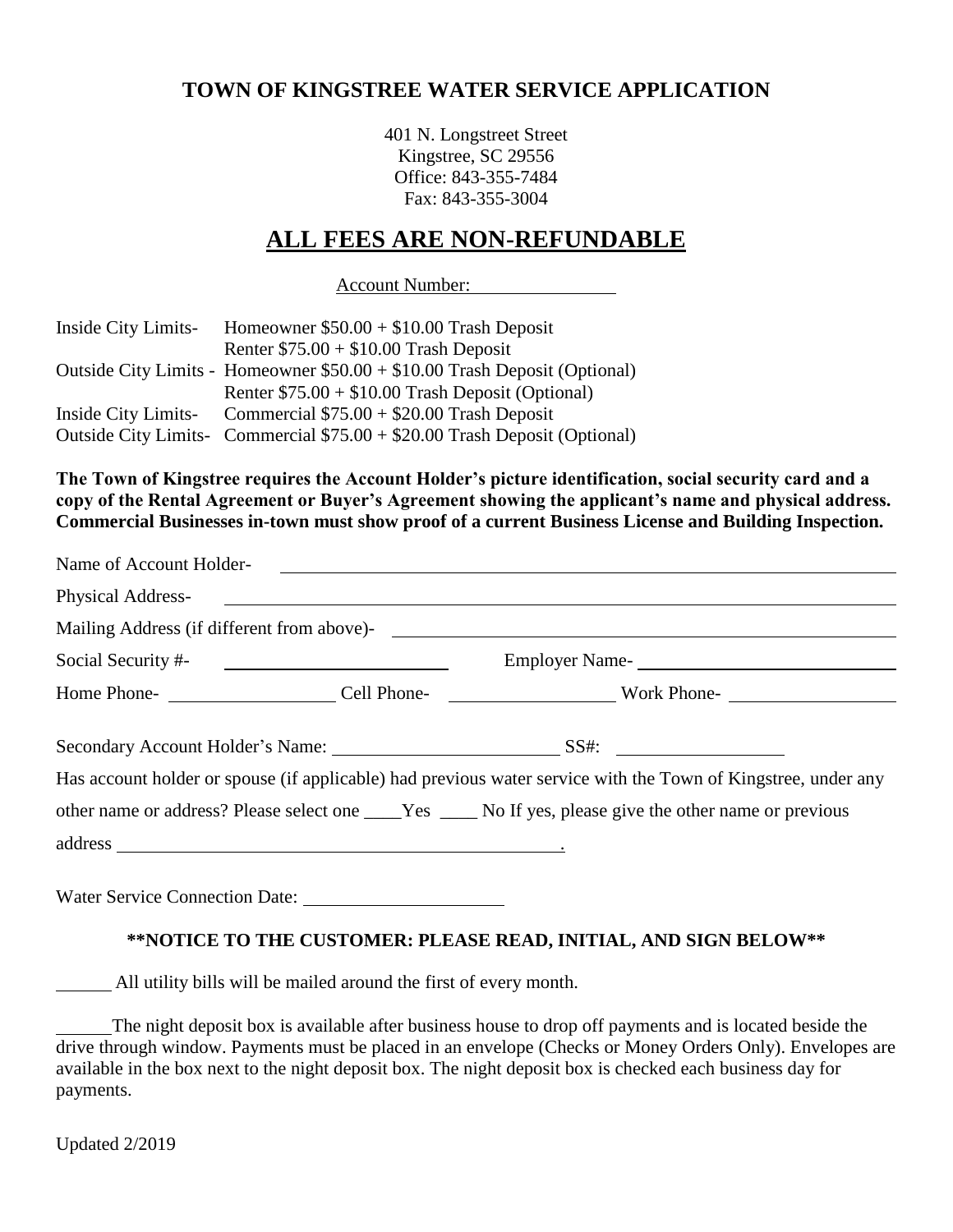If you do not receive you bill by the  $5<sup>th</sup>$  of each month, please contact our office. (We do not send out late notices).

All meters will be read once a month and each monthly bill is due and payable in its entirely on or before the 15<sup>th</sup> of each month. Customers failing to pay their bills on or by the  $15<sup>th</sup>$  day of the month, in which they are mailed will be charged a penalty of 15%. The penalty will be collected along with the water bill.

To avoid an interruption of service (disconnection), all utility bills must be paid by the last day of each month. If bills are not paid by the last day of the month, a \$40.00 nonpayment fee will be added to the utility bill. A nonpayment fee will be added at 8:00 am on the 1<sup>st</sup> day of each month whether or not service has been physically interrupted. If the last day of the month falls on a non-business day, then the actual interruption(disconnection) of service will take place at 8:00 am on the next regularly scheduled workday for the Town of Kingstree. All payments in the nigh drop before 8:00 am on the first will be process before fees are added.

I further understand that any leaks or water damages between owner/tenant property and the meter are my responsibility.

If the meter or meter connection cable is damaged through neglect or carelessness of the homeowner/tenant, the tenant/homeowner is responsible for the cost of repairs/replacement. Persons with damaged meters will be fined \$500.00. This amount will be added to your water bill.

If you decide to move out of the above listed address, you will be required to come by our office to fill out a Disconnect Form so that your account can be closed out.

I acknowledge that I have read the above information (initialing each section), and I understand that I am responsible for payment of my utility services to the Town of Kingstree as described. I further acknowledge the information I have given is true and accurate to the best of my knowledge.

| <b>Applicant Signature</b> | Date |  |
|----------------------------|------|--|
| <b>Secondary Signature</b> | Date |  |

The following information is required by the Federal Government in order to monitor our compliance with the Federal Laws prohibiting discrimination. This information is used only for monitoring and statistical purposes. You are not required to furnish this information, but are encouraged to do so. If you do not furnish ethnicity, race or sec, under Federal regulations, this company is required to make the information on the basis of visual observation or surname.

# **This is an Equal Opportunity Program**

0 p<del>aginta 2/2019</del> \_\_ I do not wish to furnish this information **Ethnicity**: \_\_ Hispanic or Latin \_\_ Not Hispanic or Latin **Race:** \_\_ American Indian or Alaska Native \_\_ Asian \_\_Black/African American \_\_ Caucasian \_\_Native Hawaiian or Other Pacific Islander Gender: Male Female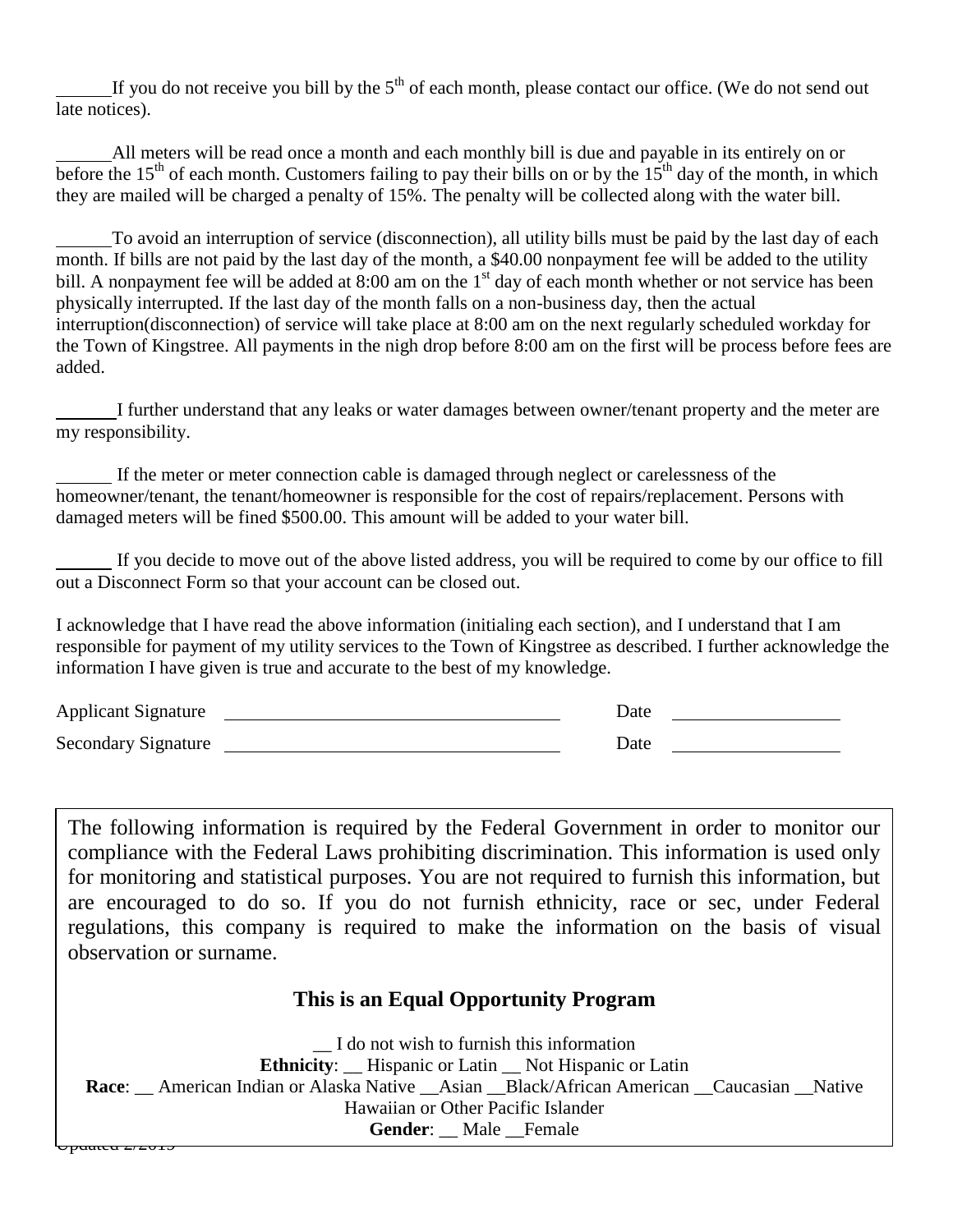# **Town of Kingstree Customer Agreement Service Contract Addendum**

By signing this application for water and or sewer, applicant agrees to pay all costs of collection of the applicant's unpaid bills. The Town of Kingstree has the right pursuant of the South Carolina Debt Collection Act to collect any sum due and owed by the applicant through offset of the applicant's state income tax refund. If the Town of Kingstree chooses to pursue debts owed by the applicant through the Set Off Debt Collection Act, the applicant will have to pay all fees and costs incurred through the set off process, including fees charged by the Department of Revenue, The Municipal Association of South Carolina and the Town of Kingstree. If the Town of Kingstree chooses to pursue debts in a manner other than Set Off Debt Collections, the applicant agrees to pay those costs and fees associated with the selected manner as well.

| <b>Applicant Signature</b> | Date |
|----------------------------|------|
| <b>Secondary Signature</b> | Date |